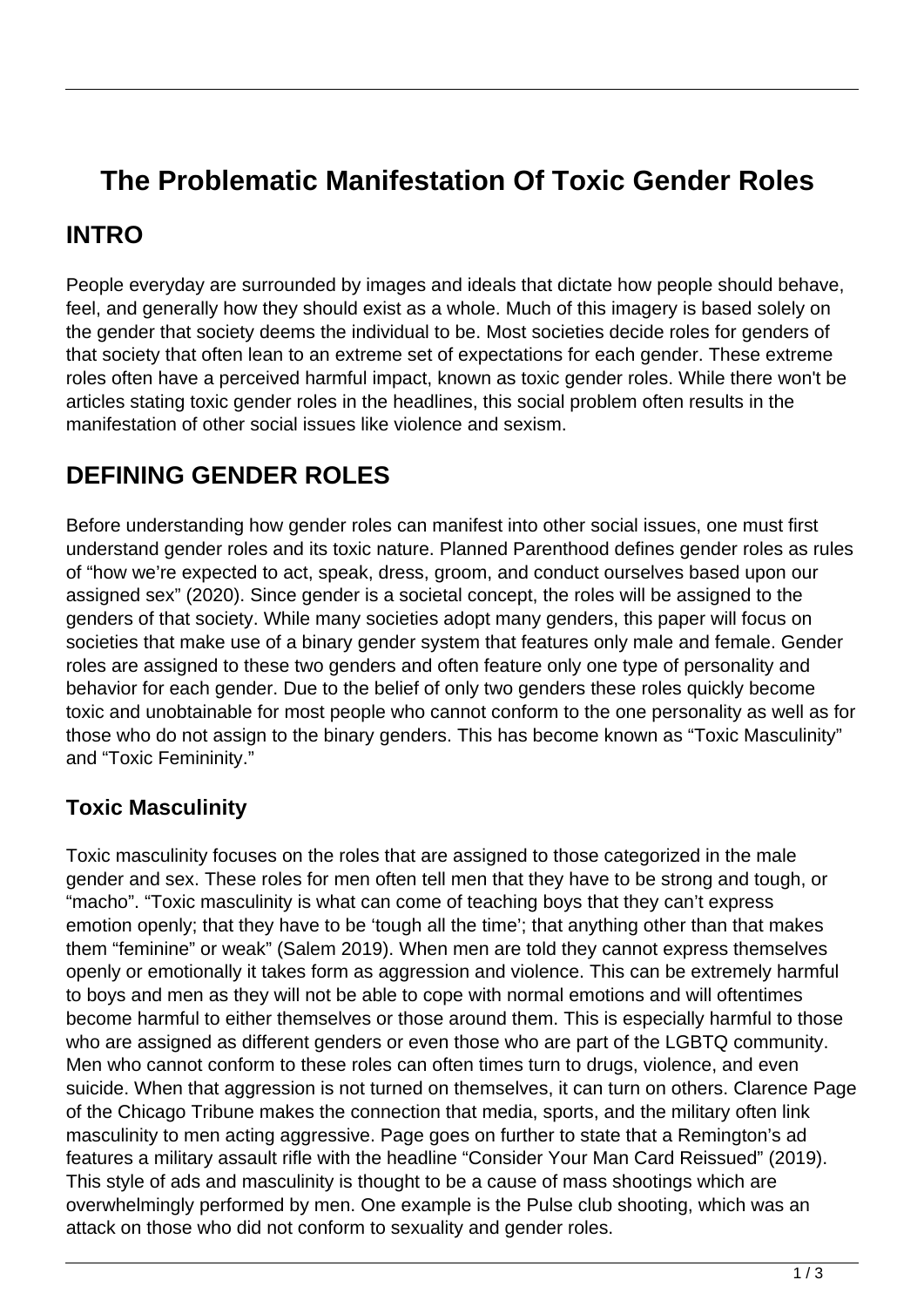#### **Toxic Femininity**

Toxic Femininity results from the toxic gender roles that apply to those assigned into the female gender. Traits that fall under this femininity include "passivity, empathy, sensuality, patience, tenderness, and receptivity" (Savin-Williams 2019). Savin-Williams goes on further to state that these traits often result in women ignoring their own needs for the sake of others. Toxic femininity acts as a benefit to others, usually men, at the detriment of women. (2019). Women are told they need to internalize their emotions and put up with others' behavior rather than speak out. This behavior was first designed as women were supposed to listen to what the men said and not speak out and have not been updated to modern times. This highlights how gender roles came from, as well as, actively maintain a patriarchal society in the basic roots of how people are told to act. Toxic femininity "'encourages the silent acceptance of violence and domination in order to survive … It's a thing women do to keep our value'" (Savin-Williams 2019). These expectations are more likely to increase a woman's chance of mental illness rather than violence, though it is possible, than it is in men. While men are told to externalize and act aggressively, women are told to internalize it and not speak out. Because of this, women are subjected to sexist comments when they do not conform to the ideals. Women in leaderships will be put down for doing the same as their malecounterparts simply for being female. Most recently Michigan Governor Witmer is facing sexist backlash over her handling over the pandemic. Malachi Barret states that "Gov. Gretchen Whitmer has been cast as an overbearing mother, a nanny, witch, queen and a menopausal teacher punishing her students with edicts to prevent the spread of COVID-19." Barret goes on further to state that she was accused of being too stupid to run a state and has also been called a "tyrant B---h" (2020). These are insults clearly attached to her womanhood and would not have been stated to a male governor. This is an example of the Glass Ceiling Theory that women have to endure when trying to hold positions of power.

## **POLICIES AND MOVEMENTS**

The issue society faces with gender roles is that it is hard to find or make specific policies that combat this social issue. Unfortunately and fortunately there is no single policy that can be discussed when talking about gender roles. The best policies that aimed to beat these gender roles are any policy that aimed for equality. The 19th amendment gave women the right to vote which in turn gave them more representation. With more representation it allowed women to make changes that aimed to change their assigned roles. The 15th amendment granted african americans the right to vote. With their own set of gender roles they were now able to make changes and shift the view further. Most recently the right to gay marriage made the LGBTQ communiuty more accepted. The acceptance of the LGBTQ community in itself will not only change gender roles themselves but will open societies up to the idea that there are more than the Binary genders.

### **CONCLUSION**

When gender roles dictate how people should act based on their assigned gender it can quickly turn Toxic. When men are told they can't act emotional it often leads to acts of violence and aggression towards themselves and others. Women are told to be subservient and not speak out which leads to attacks and sexism towards them when in positions of power. The spread of equality allows society to step away from these toxic gender roles by broadening the idea of